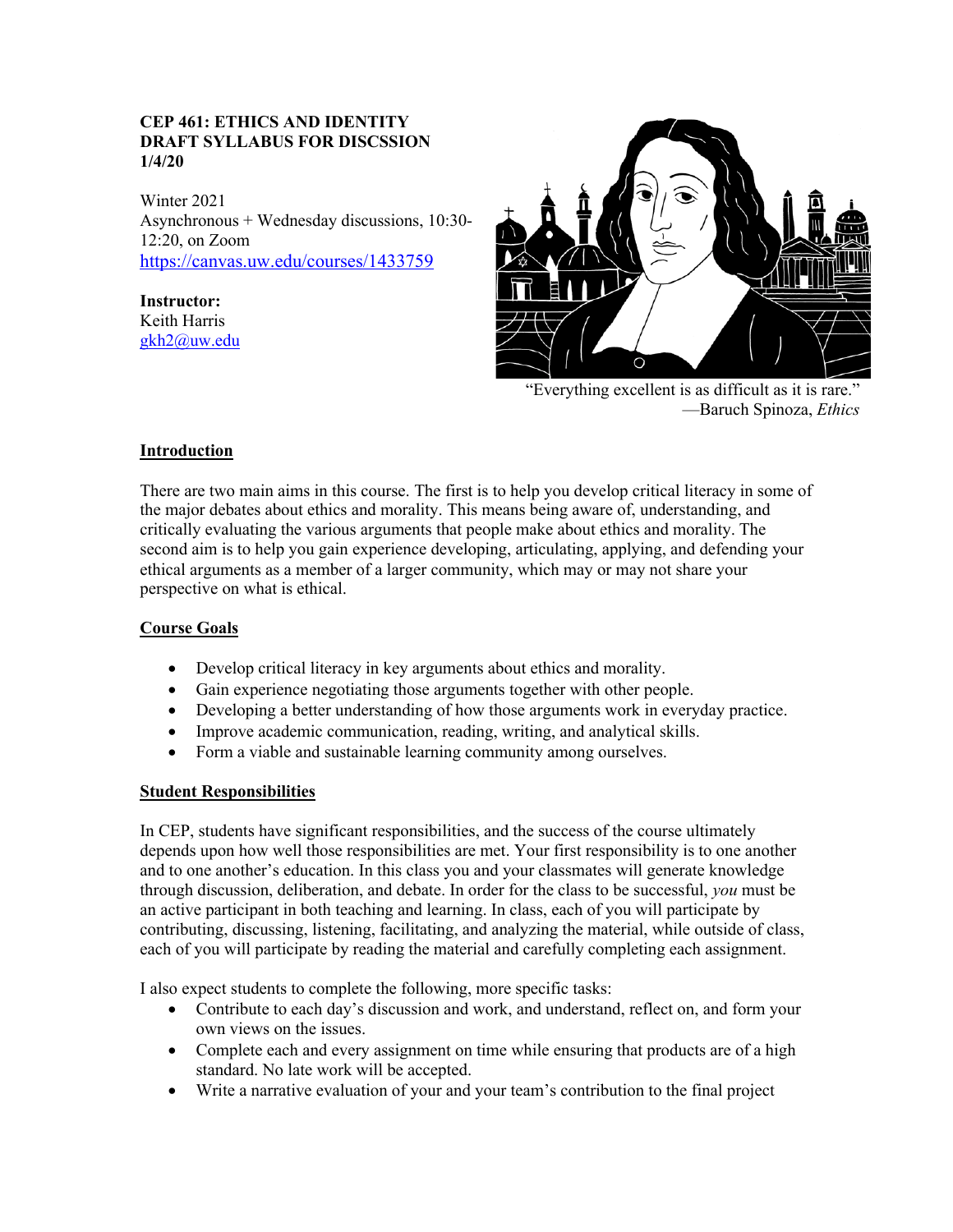In order to meet the above requirements, of course, you must participate. Please read the material closely, do the written assignments before discussion, and participate fully in every synchronous discussion. Attendance will be noted at all scheduled meeting times, and participation will be evaluated for every class.

#### **Instructor Responsibilities**

I play several roles in the class and can be relied upon to provide the following:

A safe and rigorous learning context: My first job is to set the learning context for the course. In this case that means establishing much of the structure of the course. Setting the context also means that I will work to make sure that the learning environment is a safe, respectful, and productive environment for all of us. As a community, the class should maintain these standards by regulating itself, but if a student continues to feel that these standards are not being met then he or she should speak to me so that we can find ways to resolve the problem.

Timely feedback, advice, and instruction on course assignments and other course requirements: Students should expect me to provide timely and considered feedback on course assignments and projects. I will also be available to answer questions, provide advice and information, and otherwise aid students in their learning.

Assigning final credit for the course: I will be responsible for assigning final course grade consistent with the grading basis (numerical grade or CR/NC) you have selected.

#### **Assessment**

| Item                                    | Percent | Date Due                                  |
|-----------------------------------------|---------|-------------------------------------------|
| Synchronous Discussion<br>Participation | 30      | Every Wednesday                           |
| Reading assignments                     | 35      | Wednesdays at 8:30 am.                    |
| Synthesis? TBD                          | 10      | Fridays per sign-up sheet                 |
| Project/Presentation                    | $25^1$  | See Project/Presentation<br>section below |
| Total                                   | 100     |                                           |

Your final assessment in this course will be based on your performance on the following:

# **For those of you taking the course CR/NC:**

University guidelines state that the instructor must determine the minimum performance level that can earn a grade of credit. In this course, the minimum level is 75 percent. In other words, if you earn between 75-100 percent, you will receive a grade of "credit." If you earn less than 75 percent you will receive a grade of "no credit."

# **For those of you taking the course for a standard numerical grade:**

I will similarly follow all university guidelines, but in your case that will result in a numerical grade rather than CR/NC.

<sup>&</sup>lt;sup>1</sup> See Project/Presentation section below for how these points are distributed across components of the project.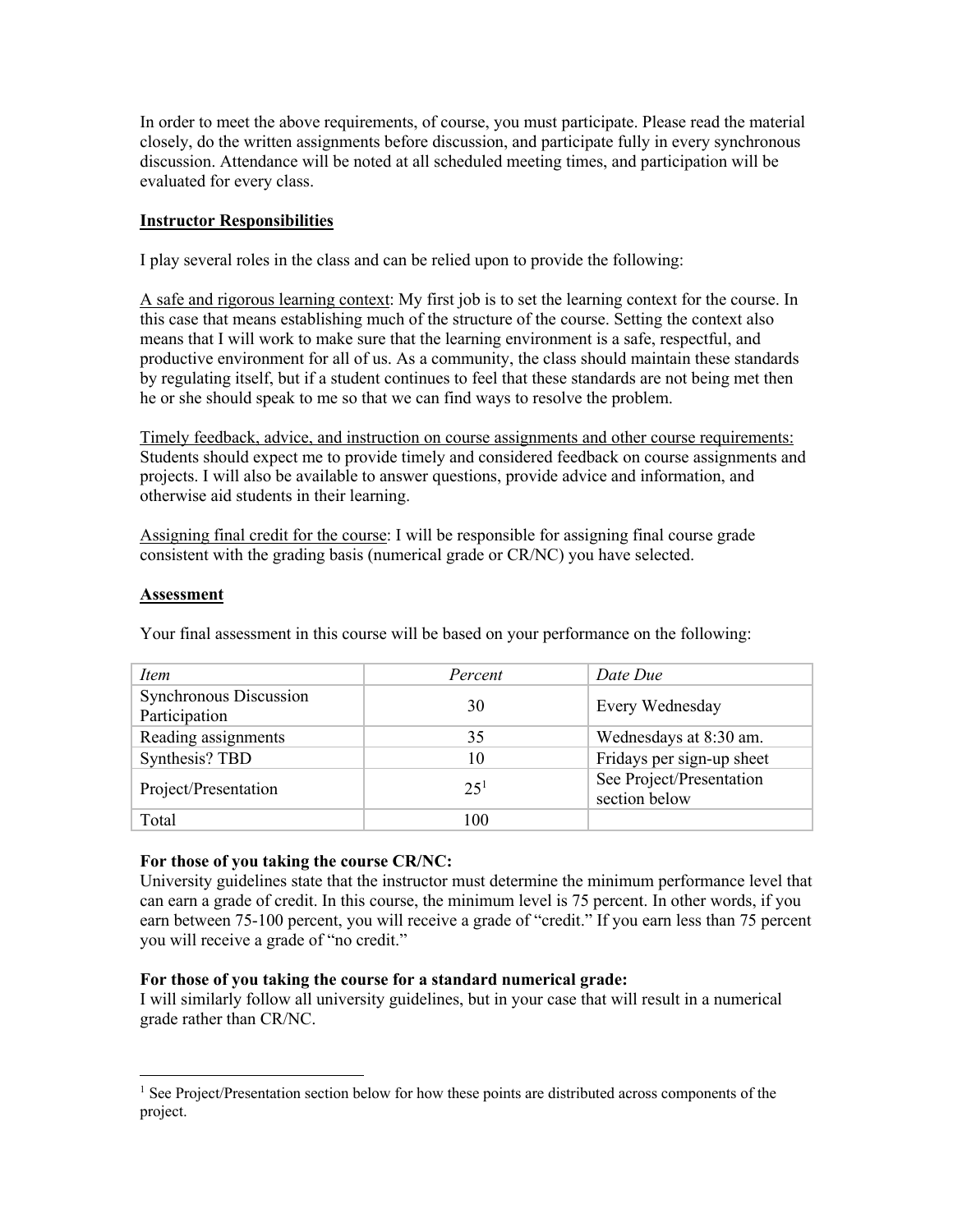### **Course Readings**

All are available on Canvas.

### **Academic honesty**

The University takes the offenses of cheating and plagiarism very seriously, and so do I. Cheating is taking advantage of the work of others. Plagiarism is representing the work of others as your own, without giving appropriate credit. If you are unsure what is okay or *not* okay, make sure to ask!

# **Class Schedule (reading assignments always due on Wednesday by 8:30 am on Canvas.**

| <b>Week 1-Introduction</b>       |                                                                                                                                                                                                                                                                                                                                                                 |  |  |  |
|----------------------------------|-----------------------------------------------------------------------------------------------------------------------------------------------------------------------------------------------------------------------------------------------------------------------------------------------------------------------------------------------------------------|--|--|--|
| Monday, January 4                | Introduction to Course, Finalizing Course<br>Design                                                                                                                                                                                                                                                                                                             |  |  |  |
| Wednesday, January 6             | Reading: Almeder, R. (2000) Human<br>Happiness and Morality: A Brief Introduction<br>to Ethics, 23-89<br><b>Assignment: Reading Assignment #1</b>                                                                                                                                                                                                               |  |  |  |
| <b>Week 2-Virtue Ethics I</b>    |                                                                                                                                                                                                                                                                                                                                                                 |  |  |  |
| Wednesday, January 13            | Reading: Vaughn, L. (2008) Doing Ethics,<br>Chapter 7<br>Plato, selections from Gorgias; all of<br><i>Euthyphro</i> (+ intros, recommended)<br><b>Assignment:</b> Reading Assignment #2                                                                                                                                                                         |  |  |  |
| <b>Week 3 - Virtue Ethics II</b> |                                                                                                                                                                                                                                                                                                                                                                 |  |  |  |
| Wednesday, January 20            | Readings: Aristotle, Nicomachean Ethics,<br>Books I&II (the Crisp introduction to<br>Aristotle is included and recommended)<br><b>Assignments: Reading Assignment #3</b>                                                                                                                                                                                        |  |  |  |
| <b>Week 4 - Natural Law</b>      |                                                                                                                                                                                                                                                                                                                                                                 |  |  |  |
| Wednesday, January 27            | Readings: St. Thomas Aquinas, Summa<br>Theologica, First Part of the Second Part,<br>Questions 90-108 (the McDermott<br>introduction is included and recommended)<br>Martin Luther King, Jr. "Pilgrimage to<br>Nonviolence," from Stride Toward Freedom:<br>The Montgomery Story & "Letter from<br>Birmingham Jail"<br><b>Assignment: Reading Assignment #4</b> |  |  |  |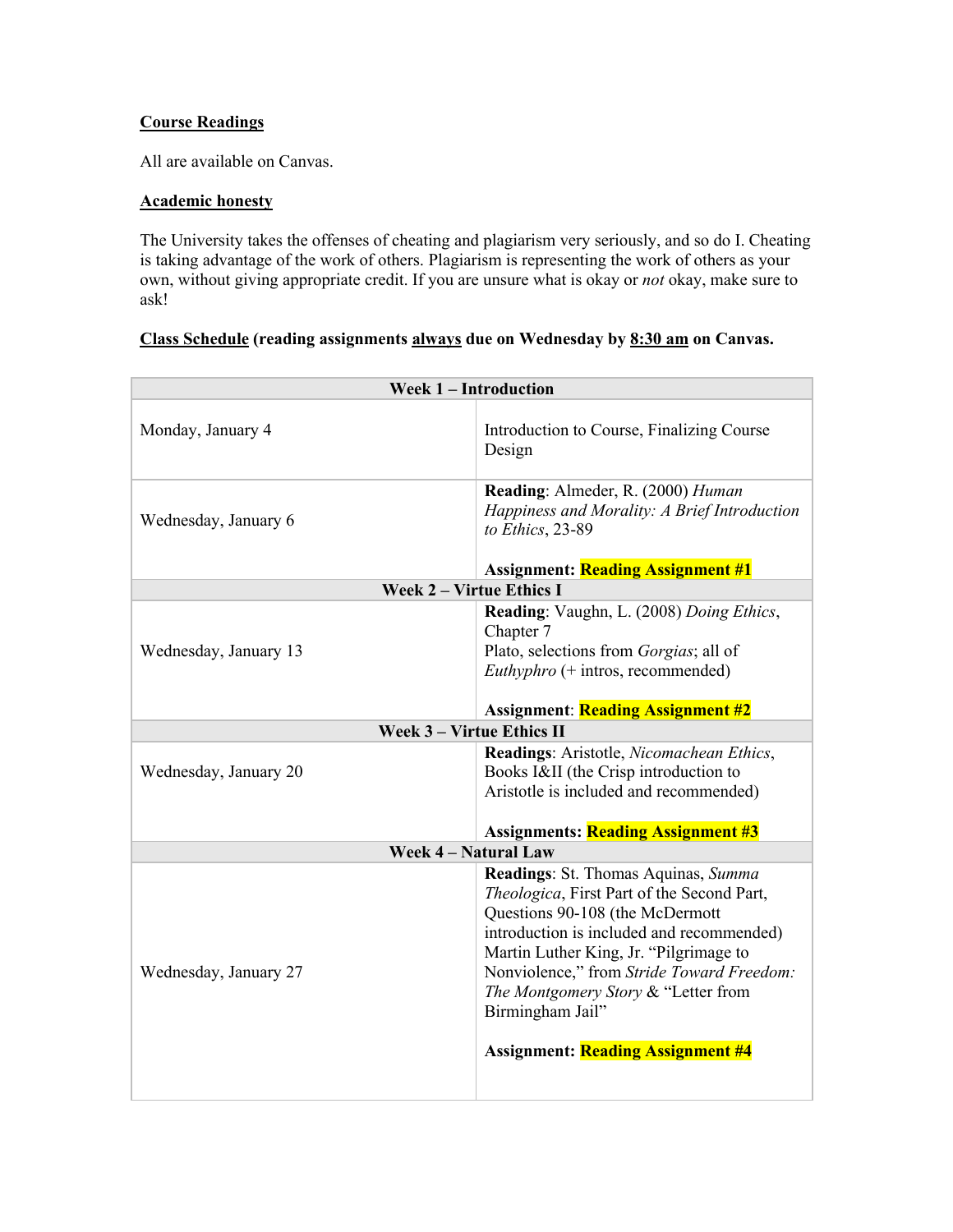| Week 5 - Consequentialism                                   |                                                                                                                                                                                                                                                                                                                                                 |  |  |  |
|-------------------------------------------------------------|-------------------------------------------------------------------------------------------------------------------------------------------------------------------------------------------------------------------------------------------------------------------------------------------------------------------------------------------------|--|--|--|
| Wednesday, February 3                                       | Readings: Mill, Utilitarianism, Chapters 1-2<br>(the Pojman introduction to Mill is included<br>and recommended)<br>Additional reading on "applied"<br>utilitarianism; I found one on environmental<br>ethics that could be good<br><b>Assignment: Reading Assignment #5</b>                                                                    |  |  |  |
| <b>Choose project groups</b><br><b>Week 6 -- Deontology</b> |                                                                                                                                                                                                                                                                                                                                                 |  |  |  |
| Wednesday, February 10                                      | Readings: Kant, Groundwork of the<br>Metaphysic of Morals, Preface; Chapters 1-3;<br>(the Pojman introduction to Kant is included<br>and recommended)                                                                                                                                                                                           |  |  |  |
|                                                             | <b>Assignment: Reading Assignment #6</b>                                                                                                                                                                                                                                                                                                        |  |  |  |
| <b>Week 7 -- Emotivism</b>                                  |                                                                                                                                                                                                                                                                                                                                                 |  |  |  |
| Wednesday, February 17                                      | Readings: Hume, Treatise of Human Nature,<br>Book 3, Part 1, Sections $1 \& 2$ (Two<br>introductions are included and recommended)<br>and Hume, An Enquiry Concerning the<br>Principles of Morals, Sections 1-5, App.1<br><b>Assignment: Reading Assignment #7</b><br><b>Work on Project Progress Report #1, Due</b><br>Sunday, 2/21, midnight. |  |  |  |
| <b>Week 8 -- Nietzsche</b>                                  |                                                                                                                                                                                                                                                                                                                                                 |  |  |  |
| Wednesday, February 24                                      | Readings: Beyond Good and Evil, Preface<br>and Part 1 (the Welchman introduction to<br>Nietzsche is included and recommended)<br>On the Genealogy of Morality, Preface and<br>First Essay (the Ansell-Pearson introduction<br>to On the Genealogy of Morality is included<br>and recommended)                                                   |  |  |  |
|                                                             | <b>Assignment: Reading Assignment #8</b>                                                                                                                                                                                                                                                                                                        |  |  |  |
| Week 9 – Feminism & International Perspectives              |                                                                                                                                                                                                                                                                                                                                                 |  |  |  |
| Wednesday, March 3                                          | Readings: Noddings, Caring: A Feminine<br>Approach to Ethics, Intro and Chapter 4<br>Ivan Illich, "1968 Cuernavaca Speech"<br>Butler, Precarious Life, Chapter 2: Violence,<br>Mourning, Politics                                                                                                                                               |  |  |  |
|                                                             | <b>Assignment: Reading Assignment #9</b><br><b>Work on Project Progress Report #2, Due</b><br>Sunday, 3/7, midnight.                                                                                                                                                                                                                            |  |  |  |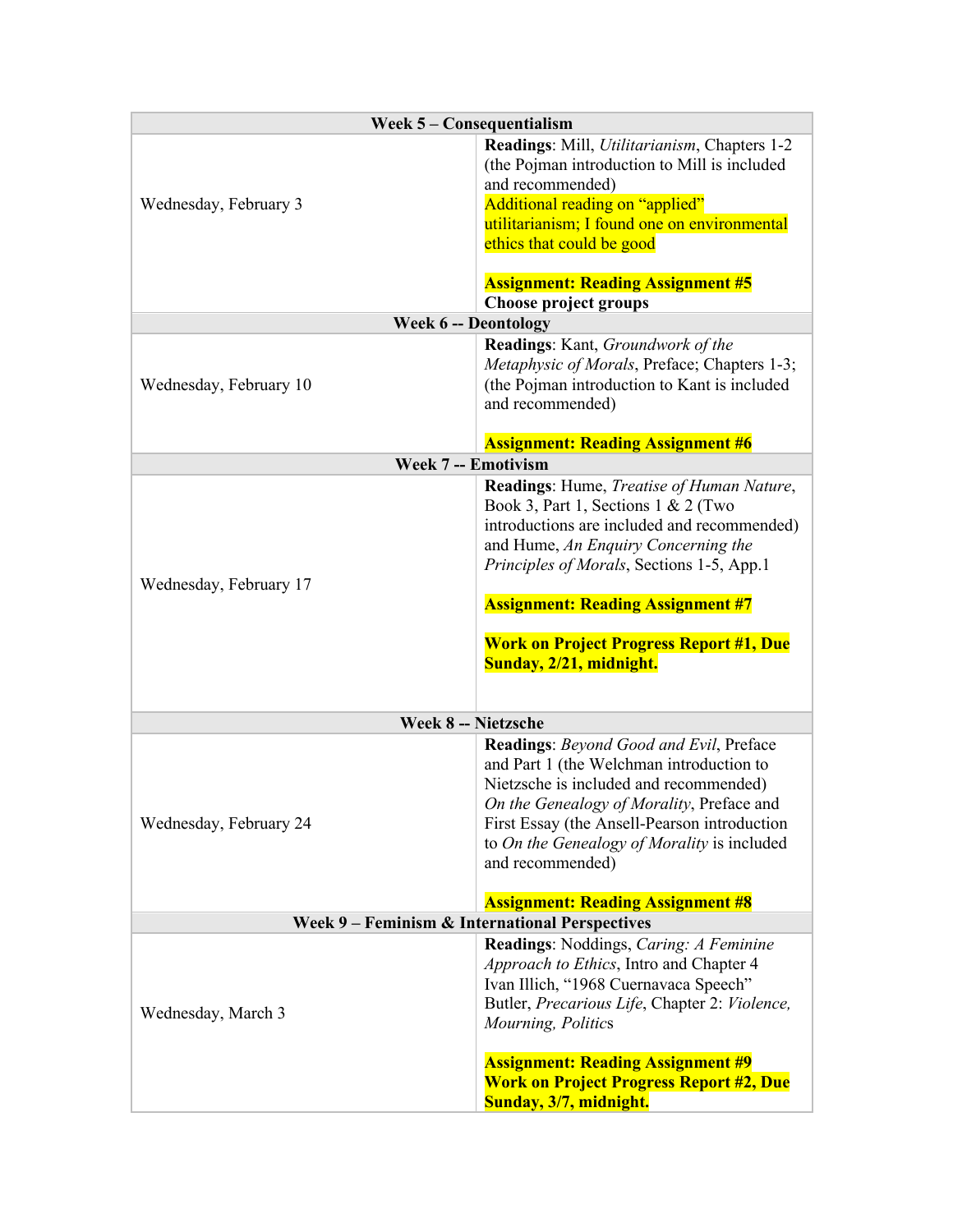| Week 10 – Independent reading      |                                                                                            |  |  |  |
|------------------------------------|--------------------------------------------------------------------------------------------|--|--|--|
| Wednesday, March 10                | TBD                                                                                        |  |  |  |
| <b>Exam Week</b>                   |                                                                                            |  |  |  |
| Monday, March 15, 8:30 am-10:20 am | <b>Presentations</b>                                                                       |  |  |  |
| Thursday, March 18                 | <b>Final Project &amp; Peer- and Self-Evaluation</b><br>Due (upload to Canvas by midnight) |  |  |  |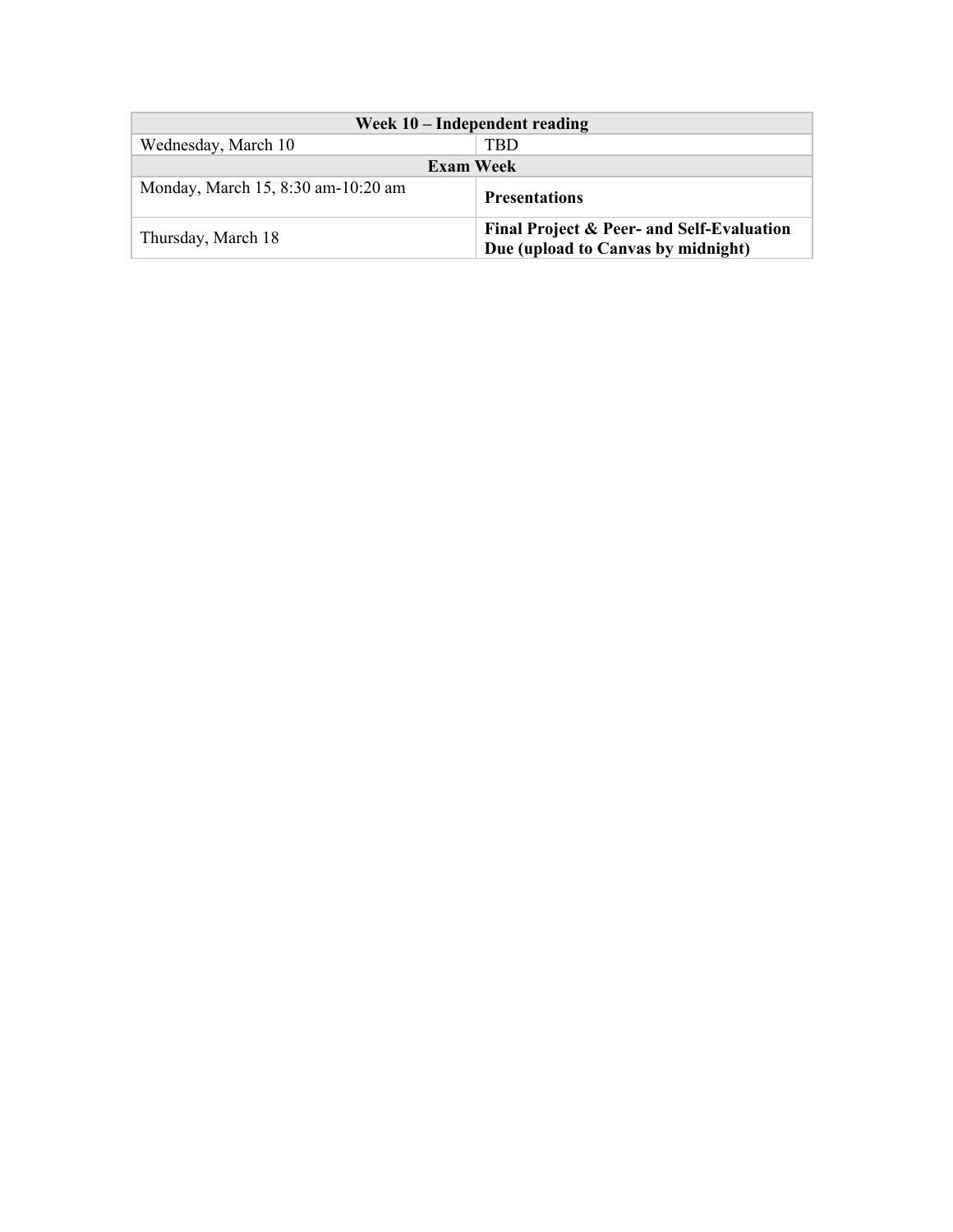#### **Reading Assignments**

#### *Overview*

For each discussion, you will prepare yourself by reading the text and by preparing a written assignment. The idea of the assignment is to provide you an opportunity to develop a better critical understanding of a particular reading. You should not write a lot—you should think your answers through and write concise and insightful paragraphs. These will be due at 8:30 am on the day of class, so can use them to help guide discussion. You will then turn this annotated version in at the end of class to be graded.

Each reading assignment will have a Part One. Many reading assignments will also have a Part Two, so make sure to pay attention to what the instructions on the website ask for.

Part One: You will answer a specific set of questions I pose about the reading. Each reading is different, and so each has a specific set of questions tailored to it. The questions for each reading are available on the course website (address on page 1) under the "Reading Assignments" tab. So for each reading assignment, your first task is to provide an answer the questions I pose. In general, Part One should not be much more than 200 words or so (for reference, the following paragraph is about 200 words long...).

Part Two: In addition to answering the questions I pose, you should also think through how you see the ideas in the reading manifesting themselves in the world around you. How do the ideas in the text *work* in our everyday experience? How could I *use* Kant's Kingdom of Ends (for example) to think about the decisions I face in my own life? For this part of the assignment, you should write about how you might *apply* the ideas in the reading to decisions you face, or your community faces, or America faces, or the world faces. [For example, to know whether it is ethical for me to turn a trolley car to hit one person instead of 10 people, Kant would have me decide according to the Categorical Imperative, which is a maxim that you can logically apply equally to everyone.] Alternatively, you could write about how such concrete decisions could inform (and even help us rethink) the ideas in the readings. [For example, you could demonstrate how thinking in terms of the Categorical Imperative would produce a disastrous outcome in a particular case you are familiar with, thus calling into question Kant's whole approach.1] In general, Part Two should not be much more than 200 words or so.

Part Three: This part is *always optional*, and *always encouraged*. Use it as a kind of journal in which you reflect on a particular quality of the reading, or of an author's argument, or of your reaction to the reading, or how the class discussions are going, or... There are many different topics you could cover here: whatever seems is particularly important that your answers in the other parts were not able to address. Another option here is to keep running discussions on the course Canvas site.

### *Grading*

I will give feedback to all parts, but in grading the assignment I will focus my attention on Parts One and Two. Again, Part Three is always optional, but is always encouraged. For Part One, the grading will be very much like it was in CEP 301. For Part Two, I will make sure your discussion of the arguments of the thinker are accurate, and I will also make sure you are rigorous and thoughtful in your discussion of the particular context your choose.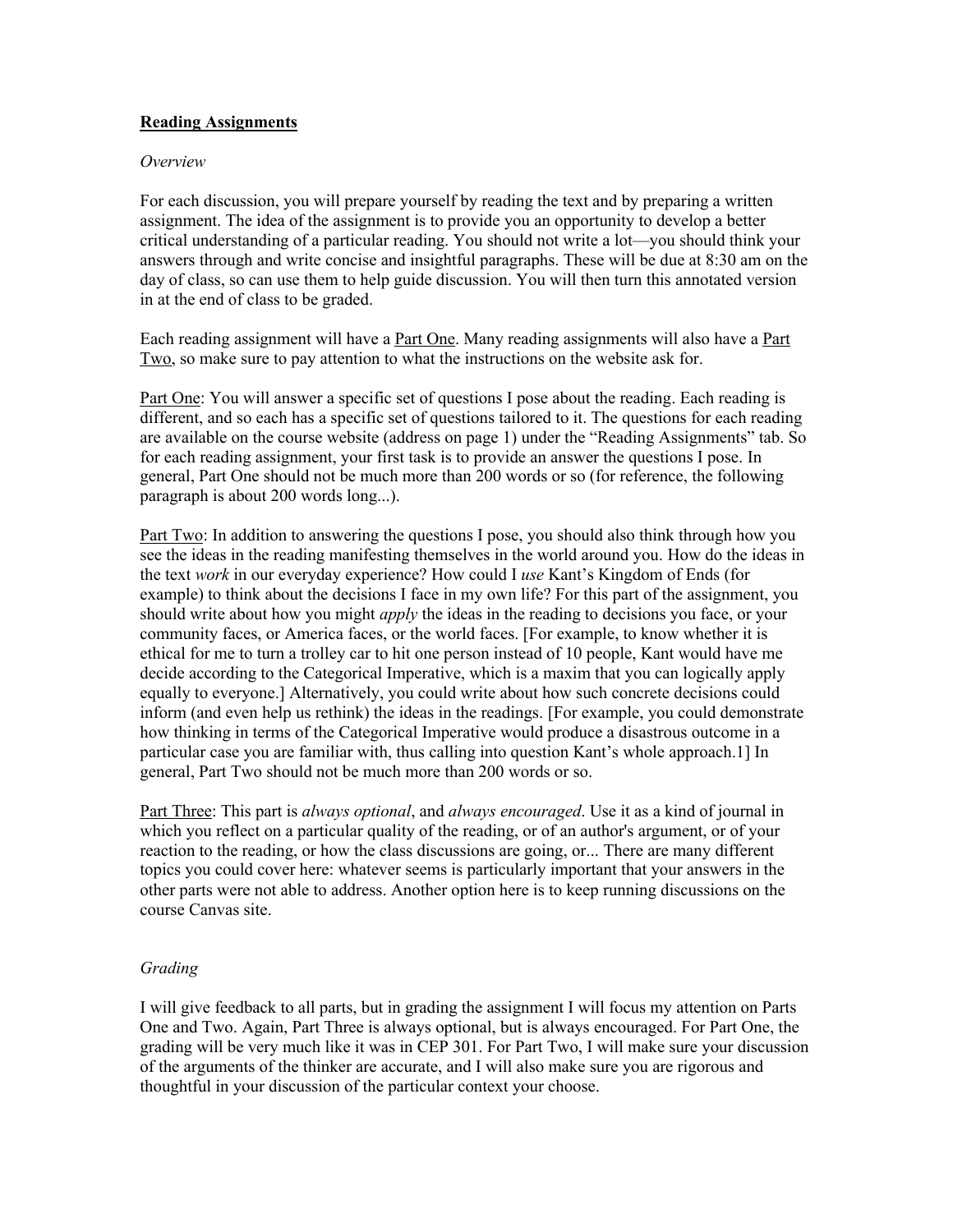### **Participation**

Participation makes up a significant portion of your course grade. It is important. And there is no way around participating. As the syllabus lays out, each of you has a *responsibility* to others in the class to share your ideas and insights. The way this happens is by you speaking during class. If you do not actively listen and share your questions and ideas with everyone, they can't benefit from what you have to offer. Each of you has important questions and ideas to share that we can all learn from. Therefore, since you all have something important to contribute, you all have a responsibility to contribute it.

You will be graded on participation class-by-class. Effective participation in a given class period is not measured by amount. If you consistently share your ideas and questions and concerns in an honest effort to explore the material in the spirit of intellectual curiosity, you will receive a good grade for participation.

So, the strategy for participation is this: do not hesitate to share your thoughts. Do not think that they have to be fully formed and 100% defensible before you offer them. Do not think that they have to be brilliant or dazzling. Do not think you should remain quiet because you have different ideas about a topic than most others in the class (that's when we need you most). And, most importantly, do not think that you have to *know* before you speak. *Honest questions and true struggles within yourself that you have not yet resolved are the best way to contribute.*

Remember also that *listening* is as important as talking. Asking *genuine* questions (for which you have not already decided on an answer) is a good way to listen. If you ask a question that you do not already have an answer for, you will genuinely want to hear what your classmates have to say. The worst thing for discussion is a series of unrelated monologues. What we are shooting for are true *dialogues* in which you engage the comments and questions of others rather than following them up with unrelated comments and questions. Be *curious* about what others have to say.

I understand that oral participation in class is a struggle for some. I am willing to explore any and all ways to help you participate. If you feel uncomfortable with speaking in class, for whatever reason, you should come see or e-mail me so we can think of ways to make it more comfortable. I stand ready to help you find ways to speak, but the responsibility for participating is yours.

### **Discussion Facilitation/Synthesis**

This course typically includes small group facilitations for the second reading of any individual theorist (the second day of Aristotle, Kant, Hume, Nietzsche, and usually Butler as the second contemporary feminist theorist). However, I propose we have "synthesizers" instead, who draw together our theoretical and applied discussions from Wednesday into some kind of toolkit each Friday. We can discuss how this might work on the first day of class.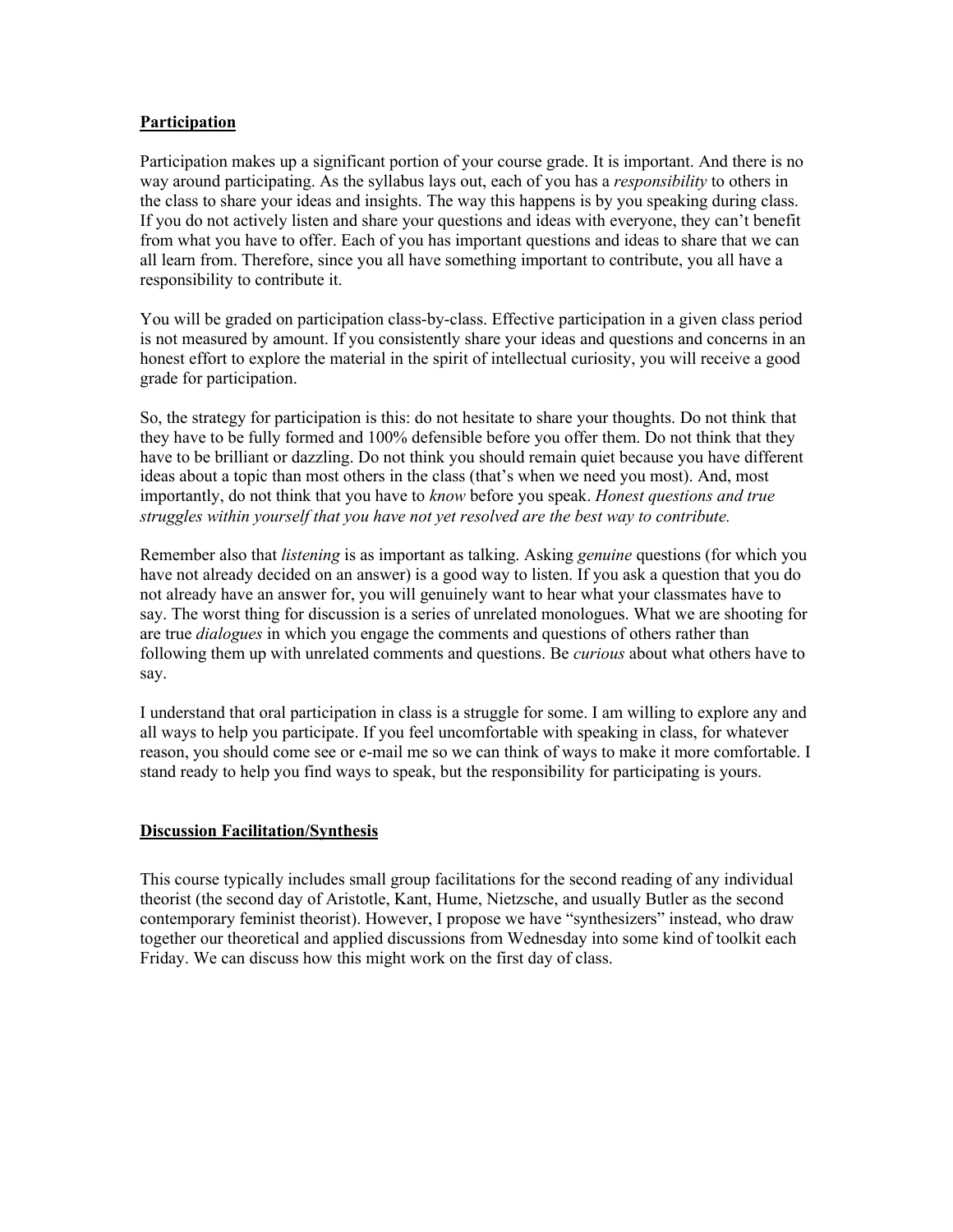#### **Project/Presentation**

#### *Overview*

In week five, we will split into three or four groups, based on issues that you find compelling. Each group will develop and deliver an oral presentation, performance, or articulation that conveys a compelling argument about the relationship of course ideas to a concrete ethical issue. These should be polished, well thought out, and have a compelling ethical case to make. Don't just go through the motions, but make a convincing case: try to persuade the audience that a particular ethic is indeed the right way to handle the situation. The form is wide open – hence the use of the word "articulation" above – so organize it in a way that you feel is appropriate (interpretive dance may not be the best way to go…but then again, it *might* be).

Another highly-encouraged option for the project would be investigating other more contemporary ethical theories that we do not cover in class (but which the course will help prepare you to understand). I will mention some of these on the first day: posthuman ethics, black feminism, nonwestern ethics, indigenous environmentalism, queer ethics, and so on. You will do some exploration for the independent reading (Week 10), but this project option is for those who like to engage more fully with other ethical theories.

#### *Final Presentation*

Each presentation will last for 20 minutes, which gives you time to do a serious job, and they can be undertaken in a variety of ways: a performance of Socratic dialogue, a PowerPoint presentation addressing a topic from the news, an analysis of a scene from a movie, etc. Be creative and own your presentation. These will take place during our allotted final exam slot, on Monday, March 15, 8:30-10:20.

### *Schedule and Grading*

I am a big advocate for intermediate deadlines and believe they help students focus early and create better projects, all while relieving some of the stress at the end of the quarter.

| <i>Item</i>               | Percent of course grade | Date Due                                                                 |
|---------------------------|-------------------------|--------------------------------------------------------------------------|
| Progress Report #1        | 3                       | Sunday, February 21,<br>midnight (upload to Canvas)                      |
| Progress Report #2        | 3                       | Sunday, March 7, midnight<br>(upload to Canvas)                          |
| Project/Presentation      | 15                      | Monday, March 15, 8:30-<br>10:20 (upload by Sunday,<br>$3/14$ at 8:30pm) |
| Peer- and Self-Evaluation | 4                       | Thursday, March 18,<br>midnight<br>(upload to Canvas)                    |
| Total                     | 25                      |                                                                          |

As their title suggests, the progress reports are not meant to be polished documents. Instead, they are meant to demonstrate to me that your group has been working through the ideas at hand. Nevertheless, there are a few points that should be addressed in each report.